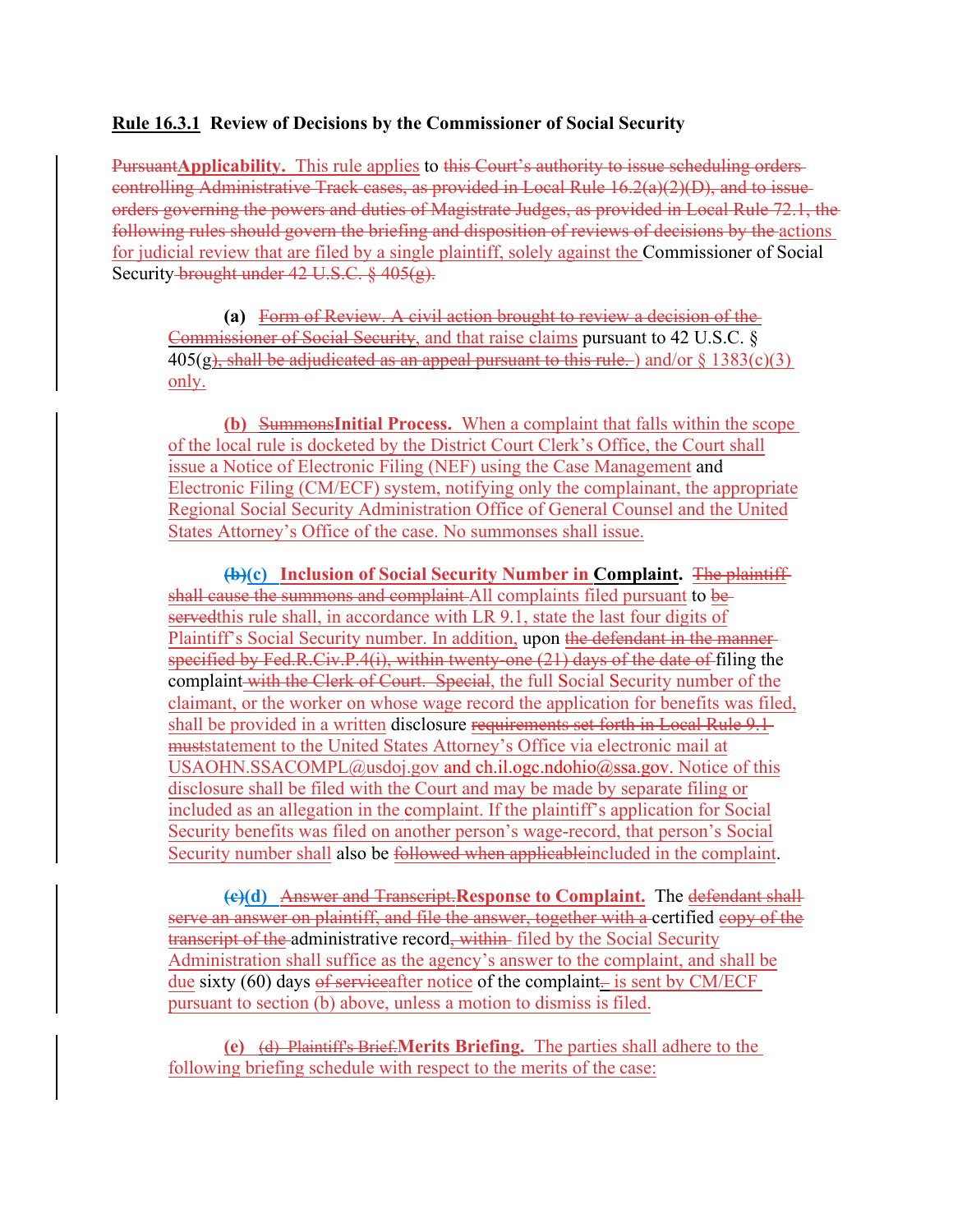(1) Plaintiff's merits brief is due within 45 days of the filing of the administrative record.

(2) The plaintiff shall file a brief, and serve it upon defendant within thirty (30)Social Security Administration's opposition is due 45 days of service of defendant's answer

(e) Defendant's Brief. Within thirty (30) days after plaintiff'safter Plaintiff's brief is filed, defendant shall file a brief which responds specifically to each issue raised by plaintiff, and shall serve it upon the plaintiff.

(f) Reply Brief. The plaintiff may file a brief in reply to the brief of defendant, and serve it upon defendant within fourteen (14) days of the filing of defendant's brief.

 $(g)$  Length of Briefs. The brief for the (3) Plaintiff's reply brief, if any, is due 14 days after defendant's brief isfiled. No other briefs or motions are required to be filed for the Court to dispose of the case on its merits.

(4) The brief for plaintiff shall not exceed twenty-five (25) pages. The brief for  $\frac{1}{2}$  defendant shall not exceed twenty-five (25) pages. The reply brief shall not exceed ten (10) pages.

 $(h)$  (5) All briefing must include references to the administrative record. However, the parties' briefs need not include a separately delineated statement of facts, unless otherwise ordered by the Court.

**(f) Oral Argument.** There will be no oral argument in cases that fall within the scope of this rule unless otherwise ordered by the Court.

**(g) Other Motions.** This rule is not intended to prevent parties from making any other motions that are appropriate under the Federal Rules of Civil Procedure.

**(h) Entry of Judgment.** The Court will enter judgment, in a separate document or docket entry, concurrent with entry of its final order in a case.

## **(d)(i) Report and Recommendations.**

(1) In any case assigned to a Magistrate Judge pursuant to Local Rule 72.2(b)(1), the Magistrate Judge should issue a Report and Recommendation within two hundred and eighty-five (285) days of after the filing of the answer and transcript. certified administrative record.

(2) The District Judge assigned to the case should adopt, modify, or overrule the Report and Recommendation of the Magistrate Judge within onehundred and five (105) days of its issuance.